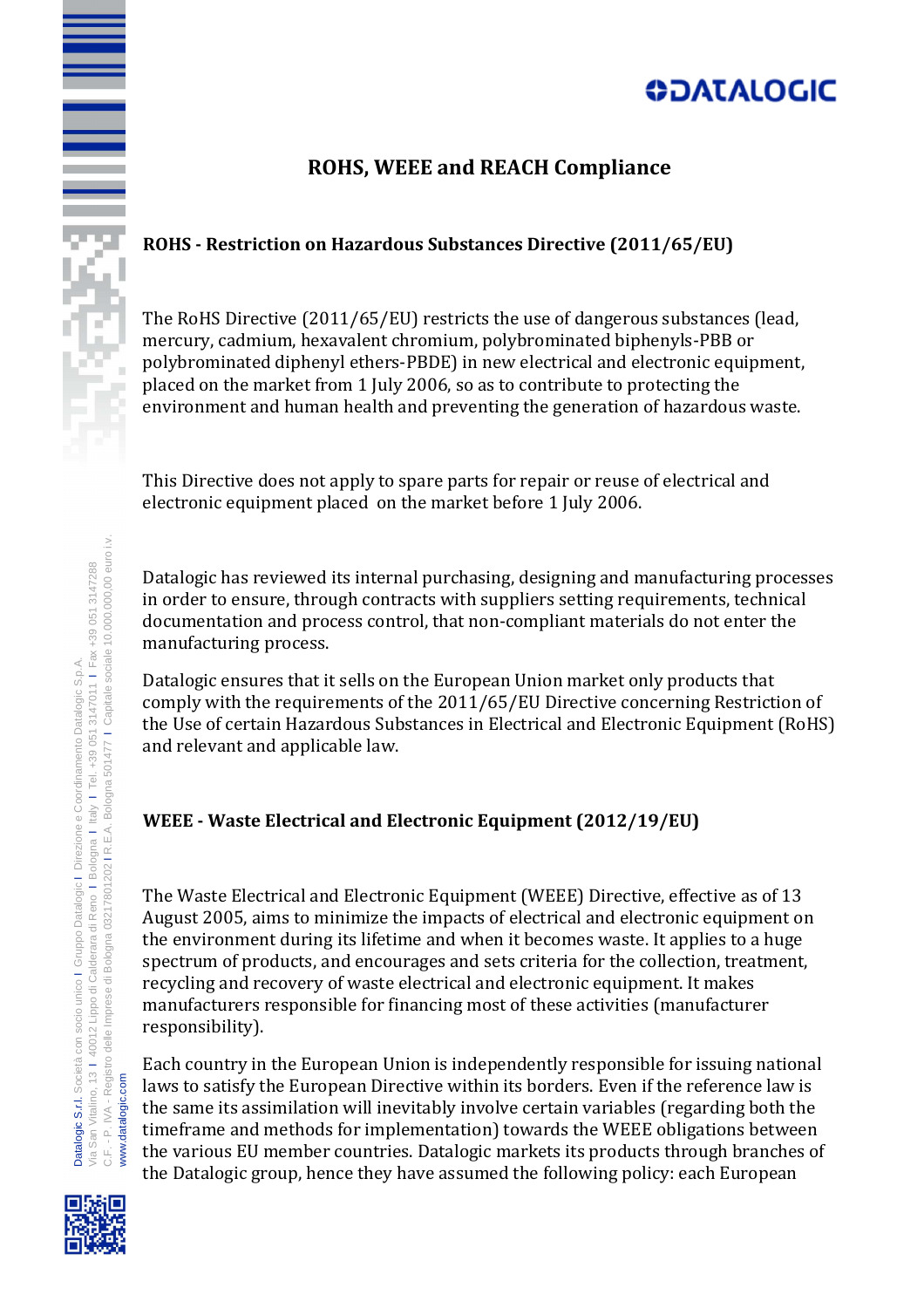## **ODATALOGIC**

Datalogic Company guarantees, in its country of origin and in those in which it carries on business, complete fulfillment of the obligations imposed by the Directive.

Activities in progress: Registration of Datalogic Companies, or Quality Partners/Distributors, in the WEEE register available in most European Countries.

Datalogic has applied the WEEE specific symbol to advise Customers that Datalogic's products fall under the WEEE Directive and must be recycled accordingly.

#### **REACH - Registration, Evaluation, Authorization and Restriction of Chemicals (1907/2006/EC)**

The EU chemicals policy REACH (Registration, Evaluation, Authorization and restriction of Chemicals) came into effect on June 1, 2007. REACH aims to improve protection of human health and the environment from the risks arising from the use of chemical substances. REACH is intended to make manufacturers and importers responsible for understanding and managing the risks associated with the use of certain chemical substances throughout their life cycle. Chemicals and products that do not meet these requirements cannot be sold in the EU, unless specifically exempt.

The initial stage of REACH requires registration of a substance on its own, or in an article, totaling more than 1 ton per producer, per importer, per year and the substance is intended to be released under normal conditions of use. Datalogic's products are not designed to intentionally release a chemical or a substance into the environment, nor do we use substances identified in REACH, in excess of one ton per year in their manufacture. Therefore, Datalogic is not required to register substances to the European Chemical Agency (ECHA) and is in compliance with the requirement. Additionally, Article 7.2 of REACH requires notification if a 'substance of very high concern' (SVHC) is published on a formal list ("candidate list") provided by the ECHA, where the substance is contained within an article and the substance weighs more than 0.1% (weight on weight of the complete article). This obligation becomes effective in June 2011 and takes effect six months after the substance is published on the ECHA candidate list If applicable, Datalogic will take all appropriate steps to comply with this requirement.

Datalogic is committed to maintaining our compliance with the REACH requirements. Following the official release of the SVHC list on October 28, 2008, and all succeeding amendments to the SVHC list, we are determining our supplier's usage of SVHCs, if any, and we will continue to take reasonable actions to maintain and communicate our compliance to customers.



www.datalogic.com